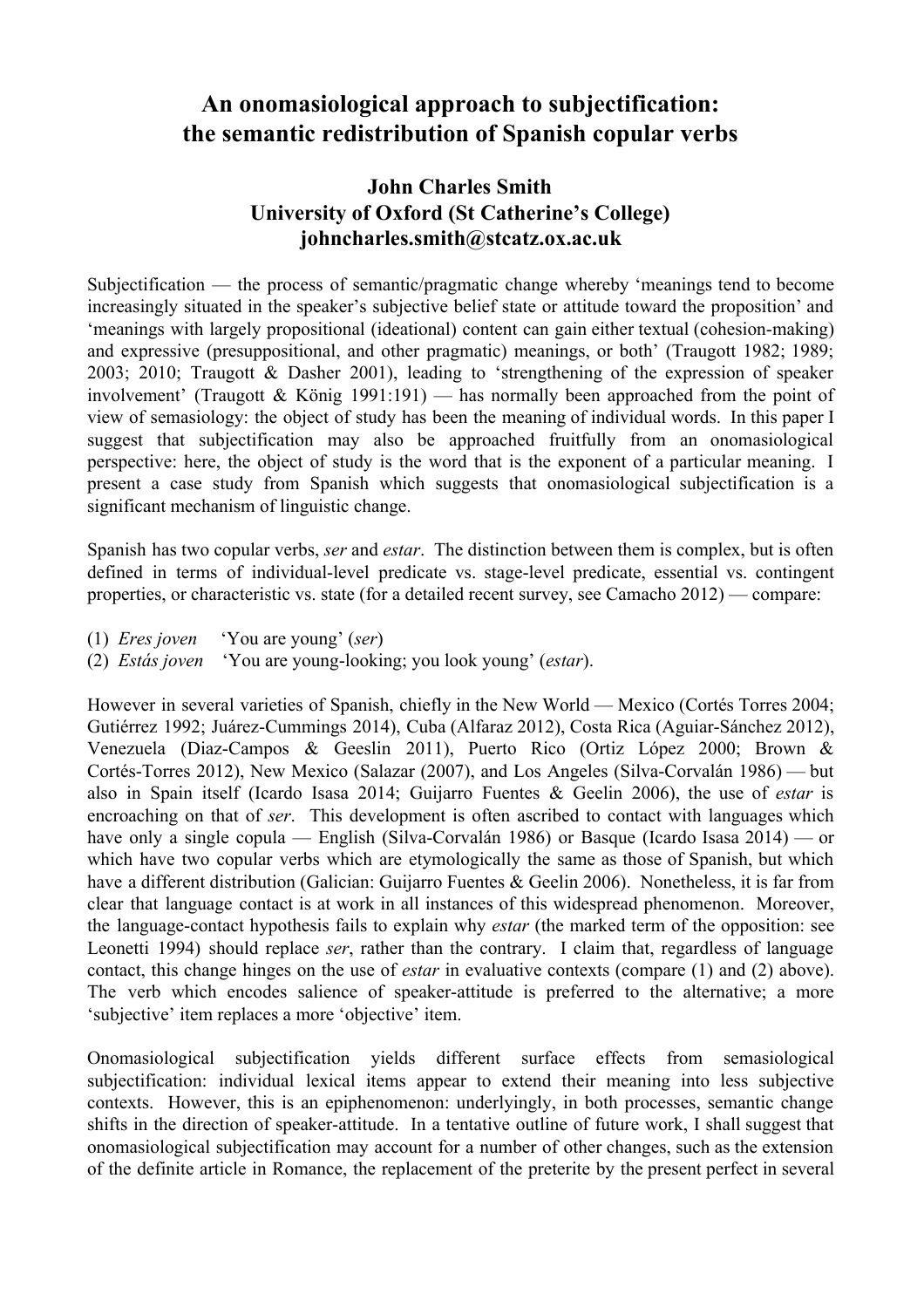languages, and the conventionalization of some diminutive nouns and frequentative and inchoative verbs in Late Latin.

## **References:**

- AguiarSánchez, Jorge. 2012. 'Formal instruction and language contact in variation: the case of *ser* and *estar* + adjective in the Spanishes of Limón, Costa Rica.' *Selected Proceedings of the 14th Hispanic Linguistics Symposium*, edited by Kimberly Geeslin & Manuel Díaz-Campos, 9-25. Somerville MA: Cascadilla Press.
- Alfaraz, Gabriela G. 2012. 'The status of the extension of *estar* in Cuban Spanish.' *Studies in Hispanic and Lusophone Linguistics* 5, 3-25.
- Brown, Esther L. & Mayra Cortés-Torres. 2012. 'Syntactic and pragmatic usage of the [*estar* + adjective] construction in Puerto Rican Spanish: *¡Está brutal!*' *Selected Proceedings of the 14th Hispanic Linguistics Symposium*, edited by Kimberly Geeslin & Manuel Díaz-Campos, 61-74. Somerville MA: Cascadilla Press.
- Camacho, José. 2012. '*Ser* and *estar*: the individual/stage-level distinction and aspectual predication.' The *Handbook of Hispanic Linguistics*, edited by José Ignacio Hualde, Antxon Olarrea & Erin O'Rourke, 453476. Chichester: Wiley–Blackwell.
- Cortés-Torres, Mayra. 2004. '*Ser* or *estar*? Linguistic and social variation of *estar* plus adjective in the Spanish of Cuernavaca.' Hispania 87, 788-795.
- Díaz-Campos, Manuel & Kimberley L. Geeslin. 2011. 'Copula use in the Spanish of Venezuela: Is the pattern indicative of stable variation or an ongoing change?' *Spanish in Context* 8, 73-94.
- Franco, Fabiola & Donald Steinmetz. 1983. '*Ser* y *estar* + adjetivo calificativo en en español.' *Hispania* 33, 176-184.
- Guijarro-Fuentes, Pedro & Kimberley L. Geeslin. 2006. 'Copula choice in the Spanish of Galicia: the effects of bilingualism on language use.' *Spanish in Context* 3, 63-83.
- Guitiérrez, Manuel J. 1992. 'The extension of *estar*: a linguistic change in progress in the Spanish of Morelia, Mexico.' Hispanic Linguistics 5, 109-141.
- Guitiérrez, Manuel J. 2003. 'Simplification and innovation in US Spanish.' *Multilingua* 22, 169-184.
- Icardo Isasa, Ane. 2014. '*Ser* and *estar* variation in the Spanish of the Basque Country.' *Studies in the Linguistic Sciences: Illinois University Working Papers* 39, 1-20.
- JuárezCummings, Elizabeth. 2014. 'Tendencias de uso de *ser* y *estar* en la Ciudad de México.' *Indiana University Linguistics Club Working Papers* 14, 120-137.
- Leonetti, Manuel. 1994. '*Ser y estar*: estado de la cuestión.' *Pliegos de la Ínsula Barataría* 1, 182-205.
- Ortiz López, Luis A. 2000. 'Extensión de *estar* en contextos de *ser* en el español de Puerto Rico: ¿evaluación interna y/o contacto de lengua?' *Boletín de la Academía Puertorriqueña de la Lengua Española* 28, 99118.
- Salazar, Michelle L. 2007. '*Está muy diferente a como era antes*: *ser* and *estar* + adjective in New Mexico Spanish.' *Spanish in Contact: policy, social and linguistic inquiries*, edited by Kim Potowski & Richard Cameron, 343-353. Amsterdam & Philadelphia: John Benjamins.
- SilvaCorvalán, Carmen. 1986. 'Bilingualism and language change: the extension of *estar* in Los Angeles Spanish.' *Language* 62, 587-608.
- Traugott, Elizabeth Closs. 1982. 'From propositional to textual and expressive meaning: some semantic-pragmatic aspects of grammaticalization.' *Perspectives on Historical Linguistics*, edited by Winfred P. Lehmann & Yakov Malkiel, 245-271. Amsterdam & Philadelphia, PA: John Benjamins.
- Traugott, Elizabeth Closs. 1989. 'On the rise of epistemic meanings in English: an example of subjectification in semantic change.' *Language* 65, 31-55.
- Traugott, Elizabeth Closs. 2003. 'From subjectification to intersubjectification.' *Motives for Language Change*, ed. Raymond Hickey, 124139. Cambridge: Cambridge University Press.
- Traugott, Elizabeth Closs. 2010. 'Revisiting subjectification and intersubjectification.' *Subjectification, Intersubjectification and Grammaticalization*, edited by Kristin Davidse, Lieven Vandelanotte & Hubert Cuyckens, 29-70. Berlin: De Gruyter Mouton.
- Traugott, Elizabeth Closs & Richard B. Dasher. 2001. *Regularity in Semantic Change*. Cambridge: